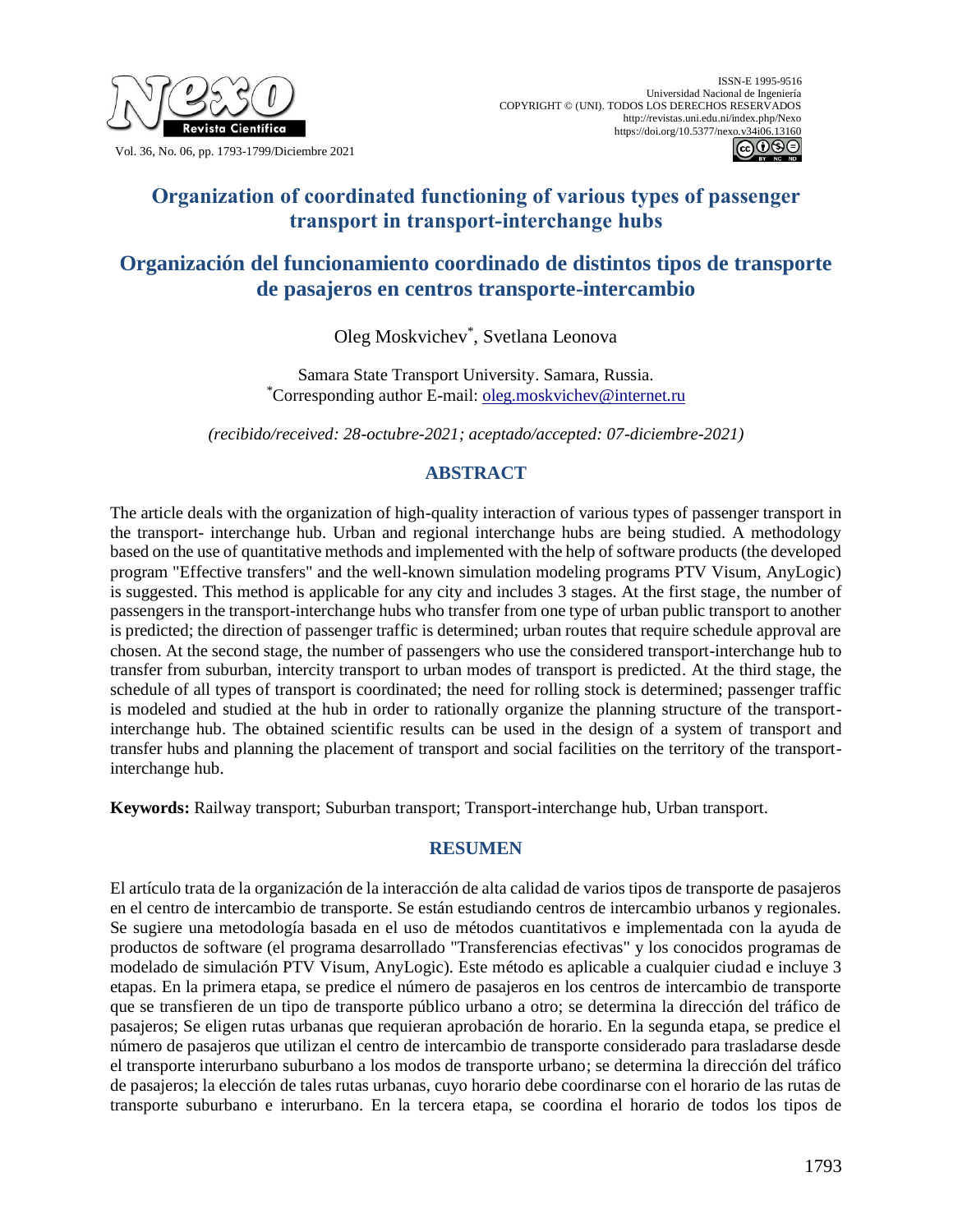transporte; se determina la necesidad de material rodante; el tráfico de pasajeros se modela y estudia en el centro con el fin de organizar racionalmente la estructura de planificación del centro de intercambio de transporte. Los resultados científicos obtenidos se pueden utilizar en el diseño de un sistema de centros de transporte y transferencia y en la planificación de la ubicación de las instalaciones sociales y de transporte en el territorio del centro de intercambio de transporte.

**Palabras claves:** Transporte ferroviario; Transporte suburbano; Centro de intercambio de transporte, Transporte urbano.

## **1. INTRODUCTION**

One of the main directions of the development of the railway transport complex in Russia is to increase the transport mobility of the population within and between agglomerations in order to ensure the spatial development of the country, the expansion of the network of high-speed highways and the development of high-speed traffic (Institute for Natural Monopoly Problems, 2019). All this is impossible without a system of transport interchange hubs, which are key elements of the transport infrastructure (Kristersson, 2012; Monzón *et al*., 2016; Vlasov, 2017). The rational planning structure of the hub provides for the availability of transport and social facilities for a quick, comfortable and safe transfer from one type of transport to another, as well as for the provision of a number of additional services. The creation of the transportinterchange hub contributes to the development of urban mobility and improvement of the quality of the urban environment through the rational structure of the hub and the creation of public spaces on the territory of the transport-interchange hub. It is also important to determine the availability of transport-interchange hubs (Sun *et al*., 2018).

The transport interchange hub is the center of attraction for passenger traffic. The passenger, having the opportunity to transfer from one mode of transport to another in the transport-interchange hub or another node/stop, will choose a transport-interchange hub, since this transfer will be quik (usually no more than 3 minutes) and convenient, while there is the possibility of additional social services.

The main difference between the transport-interchange hubs from other transfer hubs is the provision of a consistent schedule for all vehicles that intersect at the hub. Given the fact that all types of urban, suburban and intercity transport can intersect at an interchange hub, it is very difficult to agree on the schedule of all vehicles, taking into account supply and demand. In this regard, there is a need to model and manage the system of transport-interchange hubs, which will solve the problem of high-quality interaction of transport modes in the transport-interchange hub and plan a rational planning structure of the hub.

#### **2. MATERIALS AND METHODS**

Modeling of the system of transport-interchange hubs provides for the possibility of rational choice for placing transport-interchange hubs, forecasting the amount of passenger traffic, drawing up an agreed schedule for all vehicles, determining the need for rolling stock, linking urban public transport routes with each other, with suburban and intercity routes. The most difficult is the predicting of passenger traffic in the transportinterchange hub and the coordination of the schedule of all modes of transport. Here it is important to schedule the movement of urban modes of transport so that the time spent on transfers between urban routes and the time spent on transfers from the main mode of transport (rail) to urban modes of transport are minimal.

In order to solve the problem of organizing high-quality interaction of various modes of transport in the transport-interchange hubs, it is necessary:

- make a rational choice on the transport-interchange hub placing,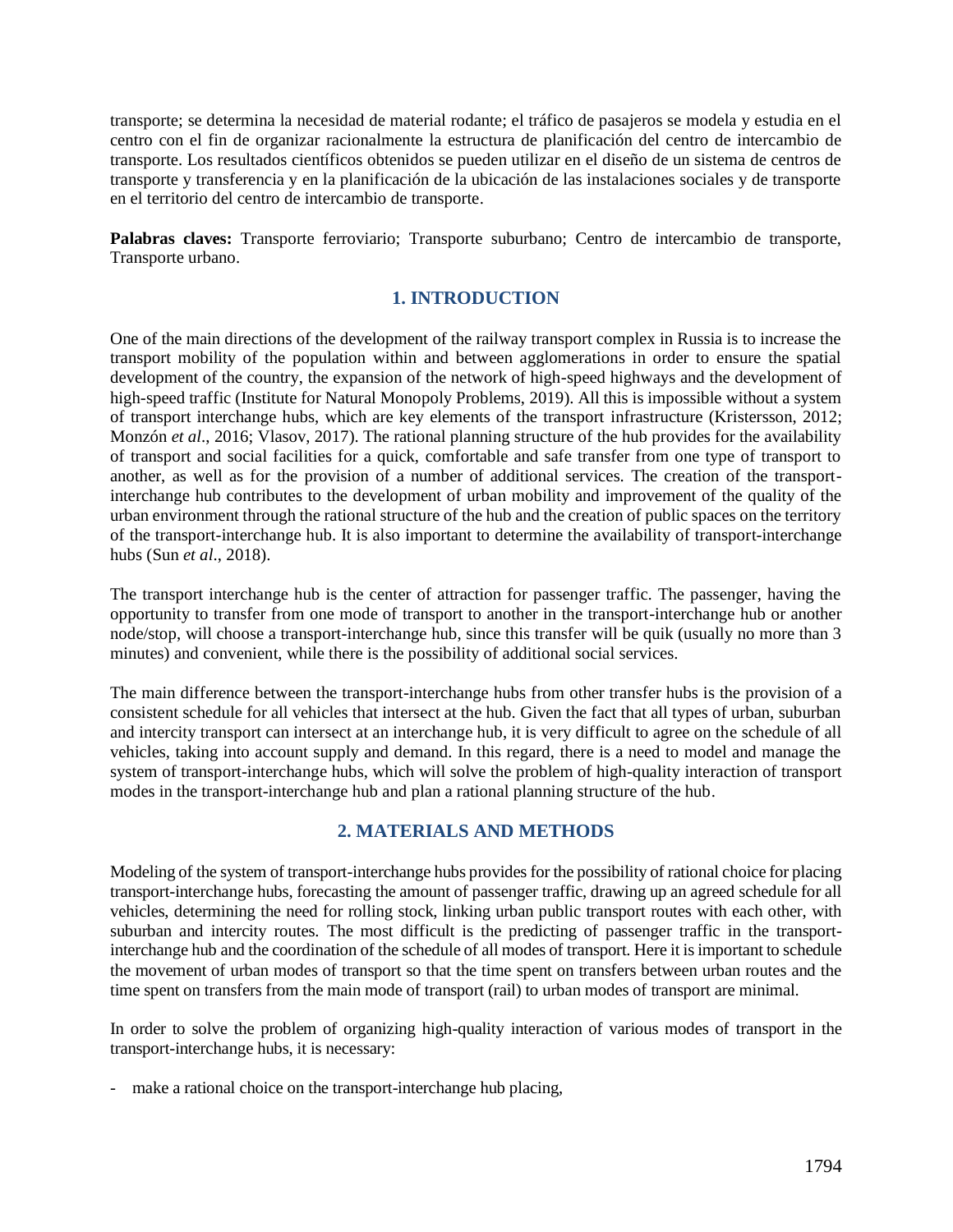- collect and analyze passenger traffic data, determine their size and direction of travel,
- agree on the schedule of urban public transport routes, depending on supply and demand,
- agree on the schedule of urban and suburban routes, intercity transport, depending on supply and demand,
- implement passenger traffic modeling in the transport-interchange hubs,

- determine the rational planning structure of the hub, create the necessary functional zones and ensure the development of public space.

The choice of locations for transport hubs is directly related to the passenger traffic and the already defined network of urban passenger transport, with the routes of urban public transport and routes of suburban, intercity transport (Fan *et al.*, 2018; Ludan *et al*., 2018; Monzón *et al*., 2016). On the urban passenger transport network, it is possible to distinguish urban transport-interchange hubs and regional transport-interchange hubs (Figure 1). In urban transport-interchange hubs, the routes of urban public transport intersect. In regional transport-interchange hubs are urban, suburban and intercity routes. In regional hubs, the main mode of transport is usually rail.



Figure 1. Urban and regional transport-interchange hubs on the urban public transport network.

The choice of locations for urban transport hubs is based on the use of quantitative methods, with the main criterion being the average time per trip (Kalyuzhnyi and Losin, 2018; Leonova, 2019a, 2019b; Moskvichev and Leonova, 2020). The forecast value of the number of passengers who will use a particular transport-interchange hub as a departure point, destination or transfer point is estimated.

The choice of locations for regional transport hubs is based on the principle of interaction between the main mode of transport (usually rail) and the "supply" modes of transport (urban) (Shagimuratova, 2016; Sherbina *et al*., 2015).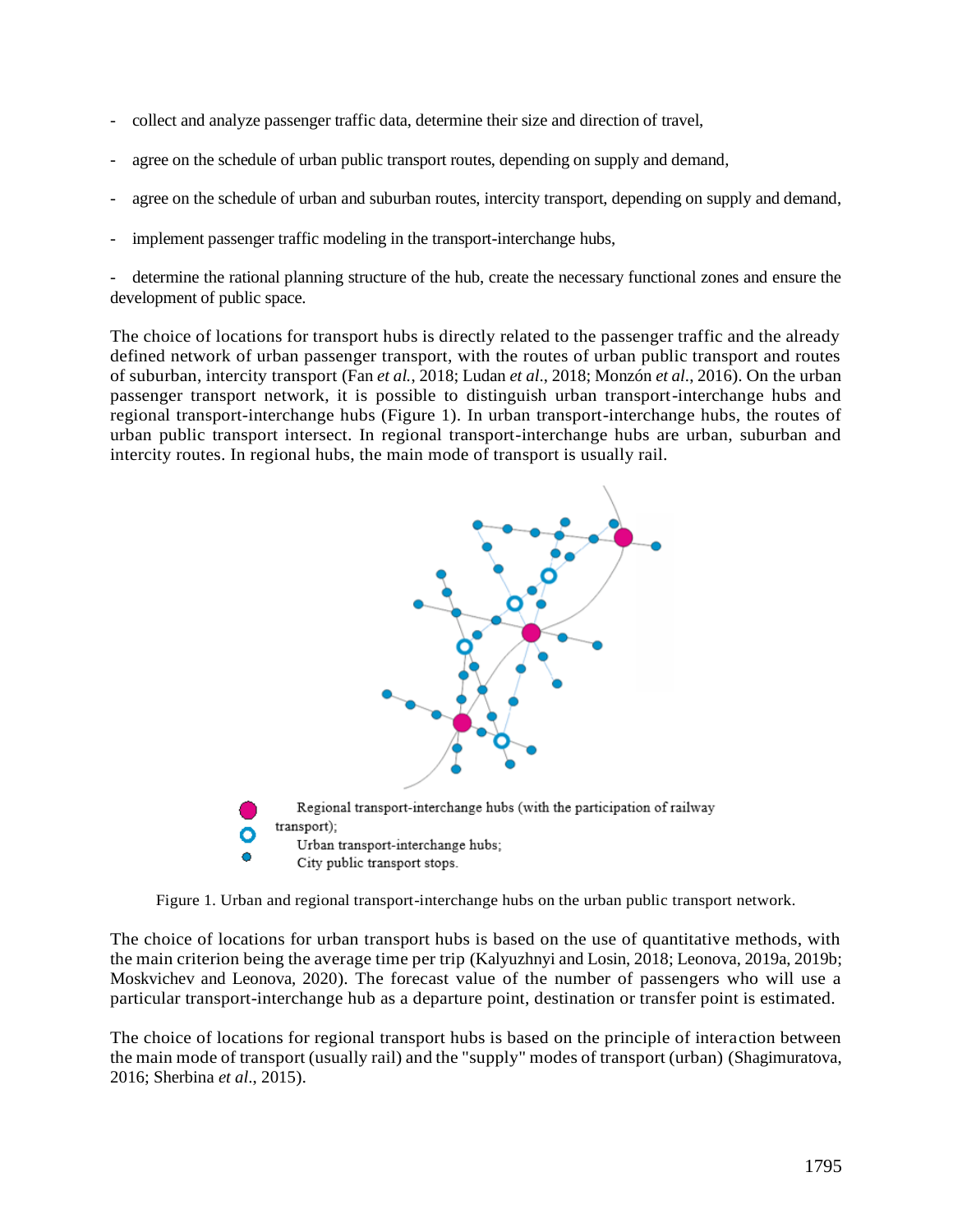The collection and analysis of data on urban passenger traffic is carried out using survey data and questionnaires, data from the transport model of the city.

Data on suburban and intercity passenger traffic is collected and analyzed based on the number of tickets sold and the number of passengers transported by rail, suburban and intercity buses.

To coordinate the movement schedule of all vehicles in the transport-interchange hub, to model passenger traffic and to plan the space of the hub, it is proposed to use a number of software products that will ensure high-quality interaction of transport networks of various types of transport in the hub, will make it possible to predict and manage passenger traffic in any period of time, to determine the rational planning structure of the hub.

To solve the problem of organizing high-quality interaction of various modes of transport in the transport-interchange hub, a method is proposed that includes three stages (Figure 2).



Figure 2. The proposed methodology for solving the problem of organizing high-quality interaction of various types of transport in the transport-interchange hub.

#### **3. RESULTS AND DISCUSSION**

The method suggested in the article is based on the use of quantitative methods and is implemented using software products (the developed program "Effective transfers" and the well-known simulation modeling programs PTV Visum, AnyLogic). This method is applicable for any city, but it is indispensable for cities with a developed system of urban land transport (in cities where most of the city area is subject to transport services, tram, bus and trolleybus routes cover the entire city).

At the **first stage**, it is carried out:

- predicting the number of passengers who use the transport-interchange hub as a transfer hub in the urban passenger transport system,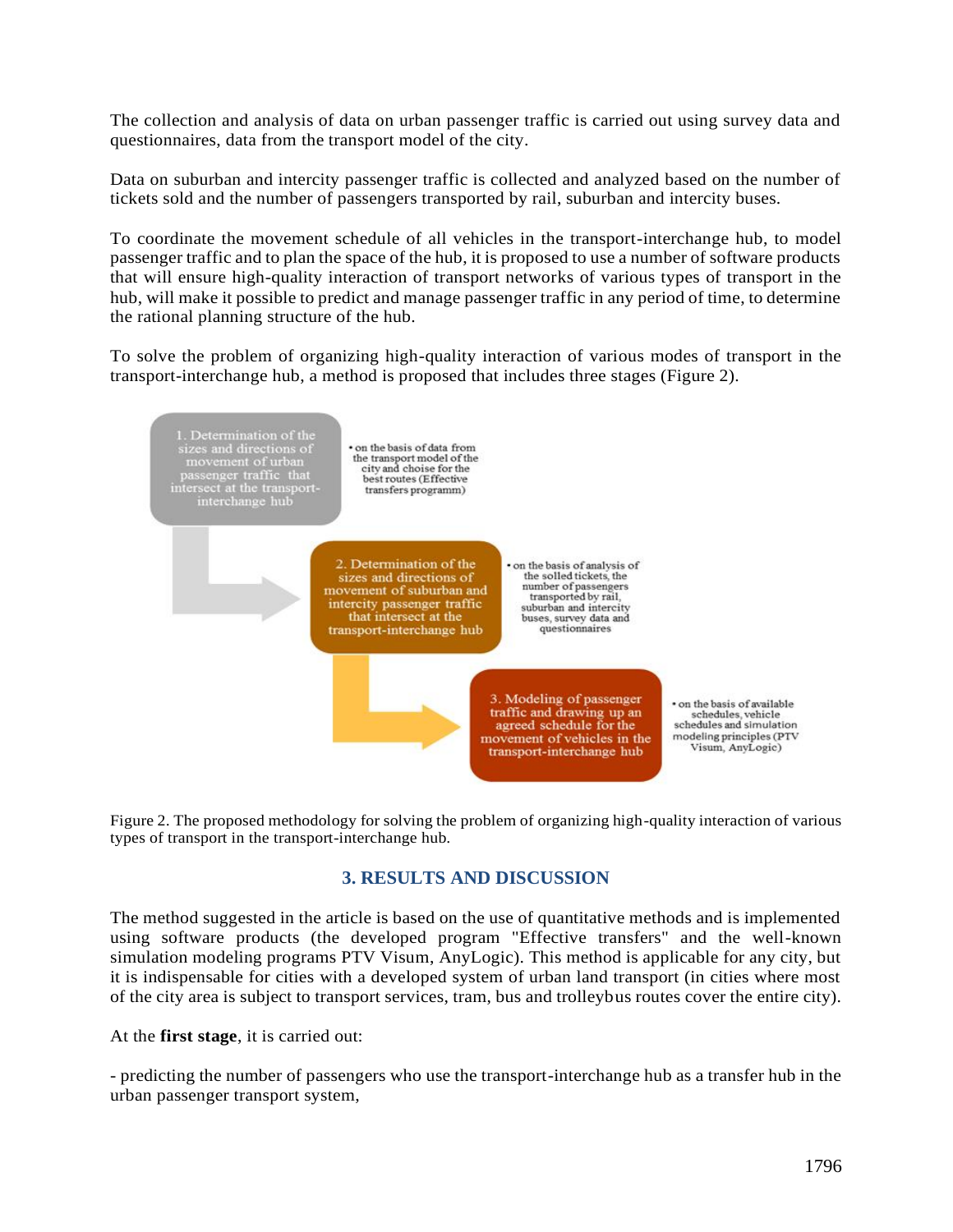- determining the direction of passenger traffic,

- selecting city routes that require a consistent schedule to ensure fast transfers.

At this stage, based on the data obtained from the city's transport model, a matrix of inter-stop correspondences on the city's public transport networks is compiled. With the help of the developed program "Effective transfers" (in C#), the optimal routes from point *i* to point *j* are selected according to the criterion of the minimum travel time. Direct and transfer routes are defined. Firstly, direct routes are assigned, then routes with one transfer, with two transfers, and so on. The result is a set of transfer nodes for the urban passenger transport network and the amount of passenger traffic in each of them (Table 1).

Table 1. Selection of passenger routes in the urban public transport system with the help of the program "Effective transfers".

| From        | To.            | where | Number<br>οf      | Direct<br>$(non-$ | The numbers of City | public             |
|-------------|----------------|-------|-------------------|-------------------|---------------------|--------------------|
| where $(i)$ | (j)            |       | passengers, pass. | transfer) route   | the<br>transport-   | transport<br>route |
|             |                |       |                   |                   | interchange hubs    | number             |
|             |                |       |                   |                   | where the transfer  |                    |
|             |                |       |                   |                   | is carried out (for |                    |
|             |                |       |                   |                   | with<br>routes      |                    |
|             |                |       |                   |                   | transfers)          |                    |
|             | $\mathfrak{D}$ |       | 11                | Non-transfer      |                     | 7, 21              |
|             | 3              |       | 20                |                   | 8, 51               | from 21 to 47,     |
|             |                |       |                   |                   |                     | from $7$ to $51$   |
|             | $\overline{4}$ |       | 45                | Non-transfer      |                     | 54                 |
|             | 5              |       | 7                 |                   | 43                  | from $8$ to $30$ , |
|             |                |       |                   |                   |                     | from $8$ to $43$   |

Using a special algorithm in the program "Effective transfers" , you can get data not only on the number of passengers who use the considered transport-interchange hub as a departure point, destination and transfer point, but also on the routes that passengers use during the changing at this hub (Table 1).

Next, a list of all transport-interchange hubs on the urban passenger transport network is compiled, indicating the projected amount of passenger traffic at the hub, intersecting routes that require an agreed schedule of vehicles in the urban public transport system (Table 2).

Table 2. Characteristics of urban transport-interchange hubs.

| Transport-<br>number | through the transport- quick transfer<br>interchange hubs | The numbers of all Route numbers that require a Passenger traffic, pass.<br>interchange hub routes that pass consistent schedule to ensure a |       |
|----------------------|-----------------------------------------------------------|----------------------------------------------------------------------------------------------------------------------------------------------|-------|
|                      | 3, 5, 7, 21, 47, 51, 57 $21 \rightarrow 47$               | $7 \rightarrow 51$                                                                                                                           | 12000 |
| 51                   | 5, 7, 21, 47, 51, 12, $21 \rightarrow 47$<br>71, 95       | $7 \rightarrow 51$<br>$5 \rightarrow 12$                                                                                                     | 34000 |

At the **second** stage, it is carried out: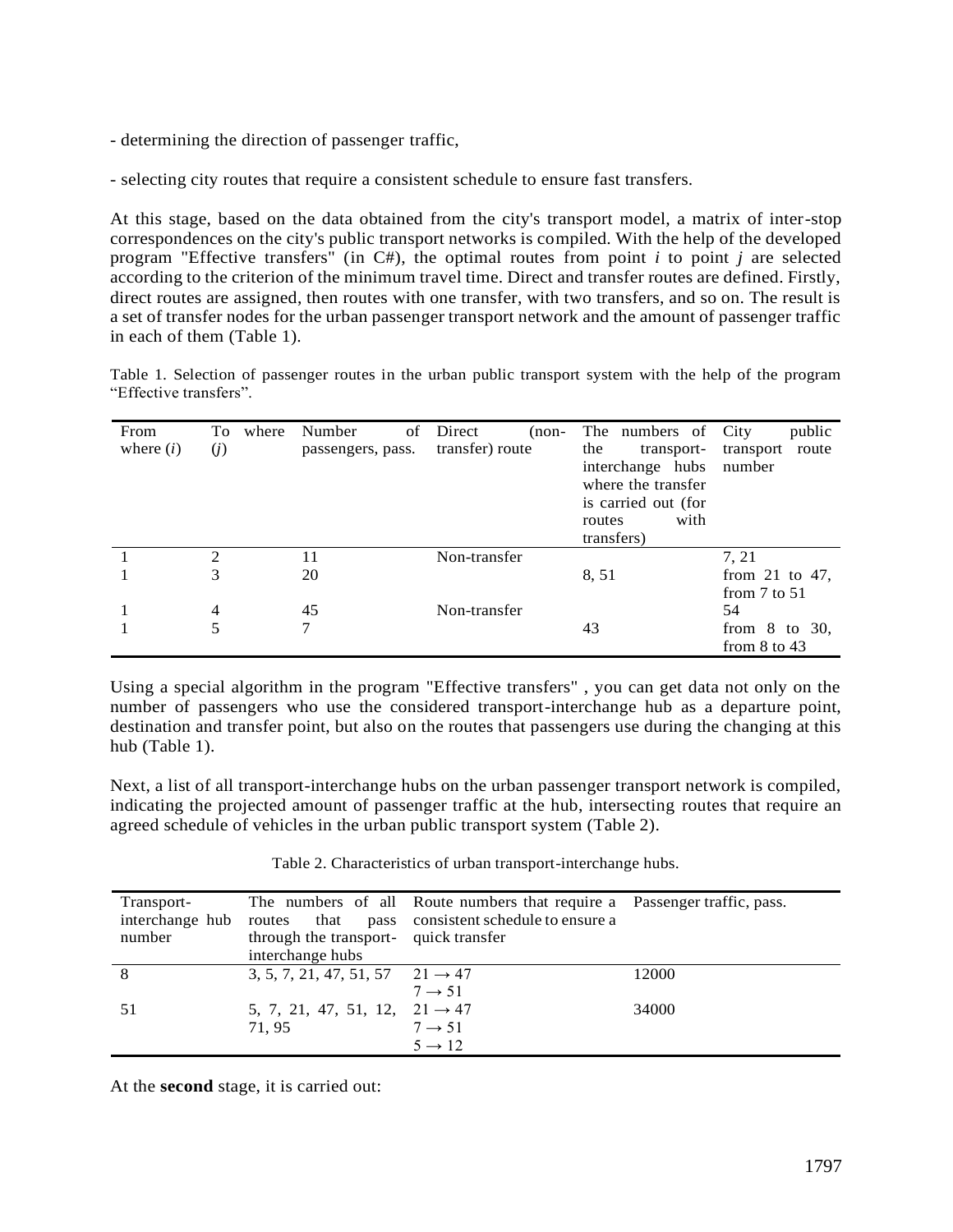- predicting the number of passengers who use the considered transport-interchange hub to transfer from suburban, intercity transport to urban modes of transport,

- determining the direction of passenger traffic,

- the choice of such urban routes, the schedule of which should be coordinated with the schedule of suburban and intercity transport routes.

At this stage, it is important to enter data on suburban passenger traffic into the existing transport model of the city. Here, the points of passenger traffic emergence are suburban localities, and the points of repayment are points *j* on the urban transport network. Passengers departing from suburban localities arrive at regional transport hubs (Figure 1) and transfer from railway transport (suburban, intercity transport) to other types of urban public transport. The size of passenger traffic can be judged on the basis of the analysis of sold tickets, survey data, questionnaires, data on the place of residence of large enterprises employees and organizations when considering "labor" correspondence. Urban and suburban routes are identified that require an agreed schedule of vehicles to ensure a quick, safe and comfortable transfer at the hub (Table 3).

Table 3. Urban and suburban transport routes that require an agreed schedule.

| Transport-<br>interchange hub | Suburban trains  | Suburban buses | City route numbers |
|-------------------------------|------------------|----------------|--------------------|
| number                        |                  |                |                    |
|                               | 6504, 6578       | 420, 101, 544  | 21, 12, 47, 14, 7  |
| 230                           | 6530, 6572, 6586 | 102, 380       | 51, 13, 62, 6      |

At the **third** stage, it is carried out:

- coordination of the schedule of all transport modes,
- determining the need for rolling stock,

- modeling and research of passenger traffic in the hub for the purpose of rational organization of the planning structure of the transport-interchange hub.

Using data on passenger traffic and on the routes of urban and suburban transport that intersect at the transport- interchange hub and require an agreed schedule, it is possible to ensure high-quality interaction of different types of transport, to calculate the need for rolling stock.

Simulation of passenger traffic in the transport-interchange hub, taking into account the time of day, is possible in simulation modeling programs (PTV Visum, AnyLogic). Knowing the schedule of vehicles, the density of passenger traffic in the simulated space of the hub is determined in order to identify "barrier" places and organize a rational planning structure. At this stage, it is also planned to organize public spaces and social infrastructure facilities.

## **4. CONCLUSION**

The methodology suggested in the article allows organizing high-quality interaction of passenger transport systems in the transport-interchange hub by collecting and analyzing data on the sizes and direction of passenger traffic, choosing optimal routes, and modeling passenger traffic at the transport interchange hub. At the same time, the coordination of vehicles schedule in the system of urban public transport, the schedule